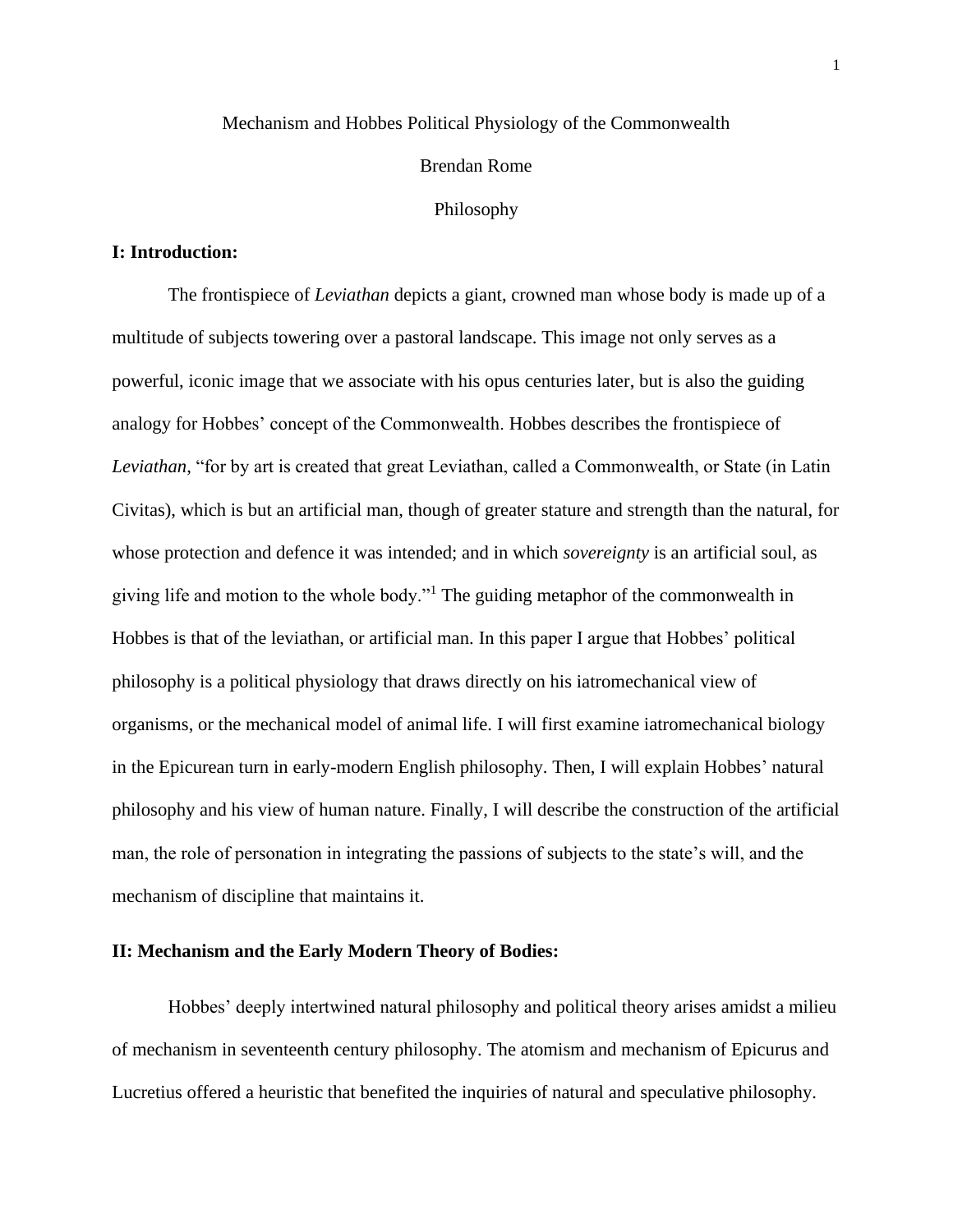Catherine Wilson writes, "the moderns valued the atomical philosophy less for its ability to calm fears and quell anxiety than what they saw as its practical implications, prizing it for its promise of works – medical, chemical, metallurgical."<sup>2</sup> Rather than adopting the complex, formal multiplicity of Aristotelian hylomorphism as the basis for scientific practice favored by the medieval Scholastics, many early modern philosophers instead favored the simple mechanical model of Epicurean atomism to ground scientific inquiry. Aristotle's hylomorphic four causes, "being and essence…matter and subject…the source of the principle of motion," and, "…what something is for, i.e. the good,"<sup>3</sup> complicate inquiries into natural philosophy in a few ways that atomism avoids. First, matter and form are separated, while Atomism views forms as composites of atomic matter. Second, the principle of motion is an inquiry in-and-of-itself rather than being an element of an atomist theory of motion. Finally, Aristotle presupposes a *telos*, a purpose, end, or good of an object, a speculative inquiry that imbues bodies with normative significance.

On the other hand, atomism regards everything as bodies and void. Epicurus writes, "moreover, the totality is [made up of] 'bodies and void'…beyond these two things [bodies and void] nothing can be conceived, either by a comprehensive grasp or analogously to things so grasped, [at least not if we mean] grasped as complete natures rather than what are termed properties or accidents of these two things."<sup>4</sup> Epicurus' reduction of totality to atoms and void rejects the pluralism of Aristotle's hylomorphic fourfold of things. Instead of separating matter from form, externalizing cause, and presupposing an "end" to an object, Epicurus offers a reductive universe of basic matter (atoms), which can form composites, and void, a lack of matter.

In *The New Organon*, Francis Bacon outlines principles of an empirical science that derives knowledge of nature from observation and experimentation of bodies and bodies alone.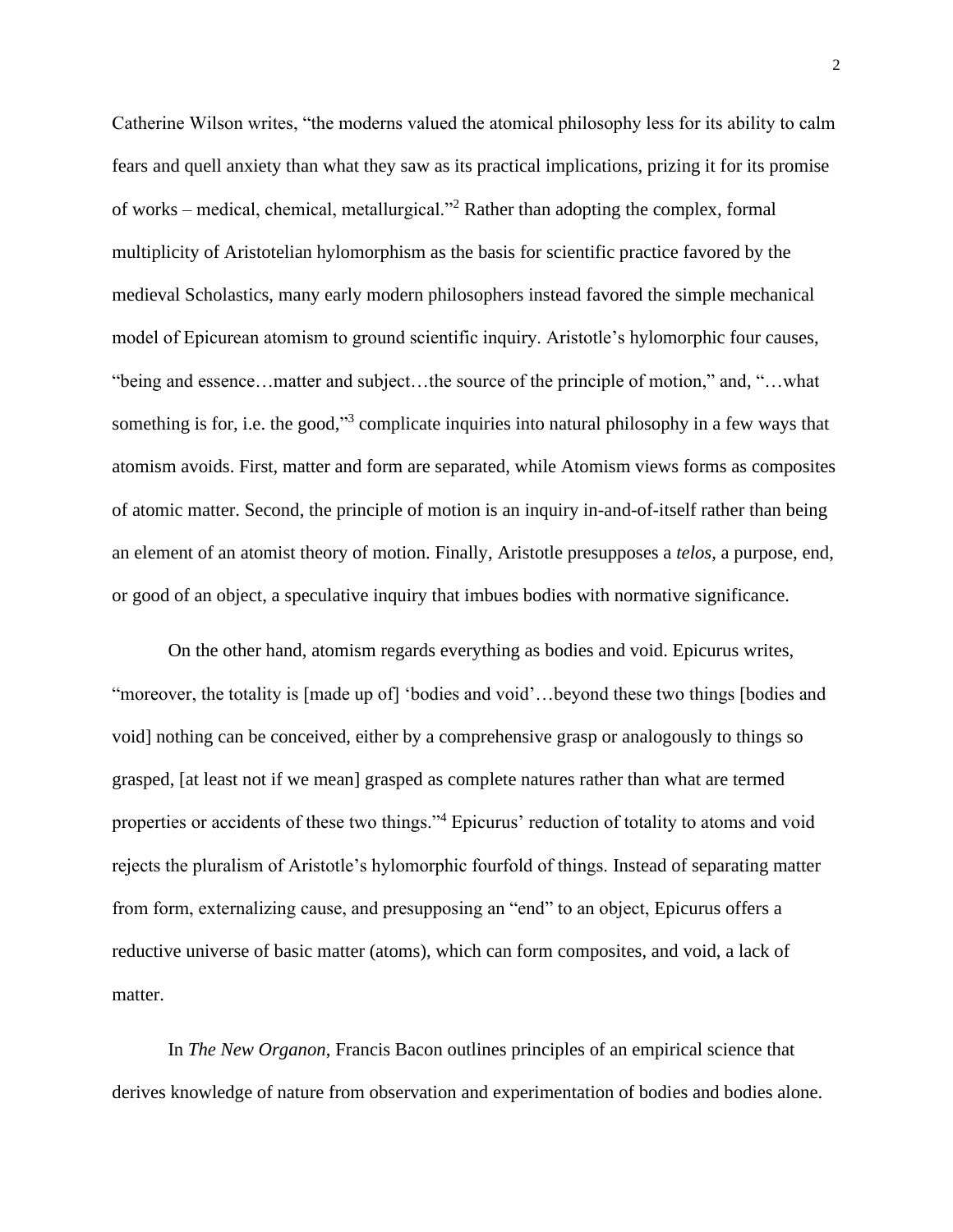His third aphorism states, "human knowledge and human power come to the same thing, because ignorance of cause frustrates effect. For nature is conquered only by obedience; and that which in thought is a cause is like a rule in practice."<sup>5</sup> For Bacon, science's aim is to discover the *cause* of things, and this is achieved by active manipulation of nature to render it "obedient." The mechanism underlying Bacon's epistemology is clarified by his fourth aphorism, which states, "all men can do to achieve results is to bring natural bodies together and take them apart; Nature does the rest internally."<sup>6</sup> Bacon's epistemology is the manipulation of effects through the alterations of bodies, either through combination or division. This approach produces effects which reveal the laws of cause and effect in nature. Bacon's reductive epistemology reflects Epicurus' reductive metaphysics of bodies and void. Wilson characterizes Bacon's Epicurean leanings as "the sparse ontology of *corpus inane*."<sup>7</sup> The very sparseness of Bacon's ontology of bodies and void renders objects simpler and clarifies the effects of observation and manipulation. This ontology prioritizes matter and its transformations over form.

The mechanism of physical atoms and bodies influences the natural philosophical view of anatomical bodies, both human and animal. Bacon likewise emphasizes the modifications of an anatomical body. He writes, "no one can endow a given body with a new nature or successfully and appropriately transmute it into a new body without possessing a good knowledge of modification or transformation of a body."<sup>8</sup> Bacon's interventionist epistemology of observation and experimentation of a body's modification extends to knowledge of anatomical bodies. Bacon continues, "therefore separation and dissolution of bodies is…achieved…with auxiliary experiments; and by comparison with other bodies, and the reduction to simple natures and their forms which assemble and unite in the compound."<sup>9</sup> A body's compound nature and complexity compared to simple matter require a renewed attention to form, but not as a separate mode from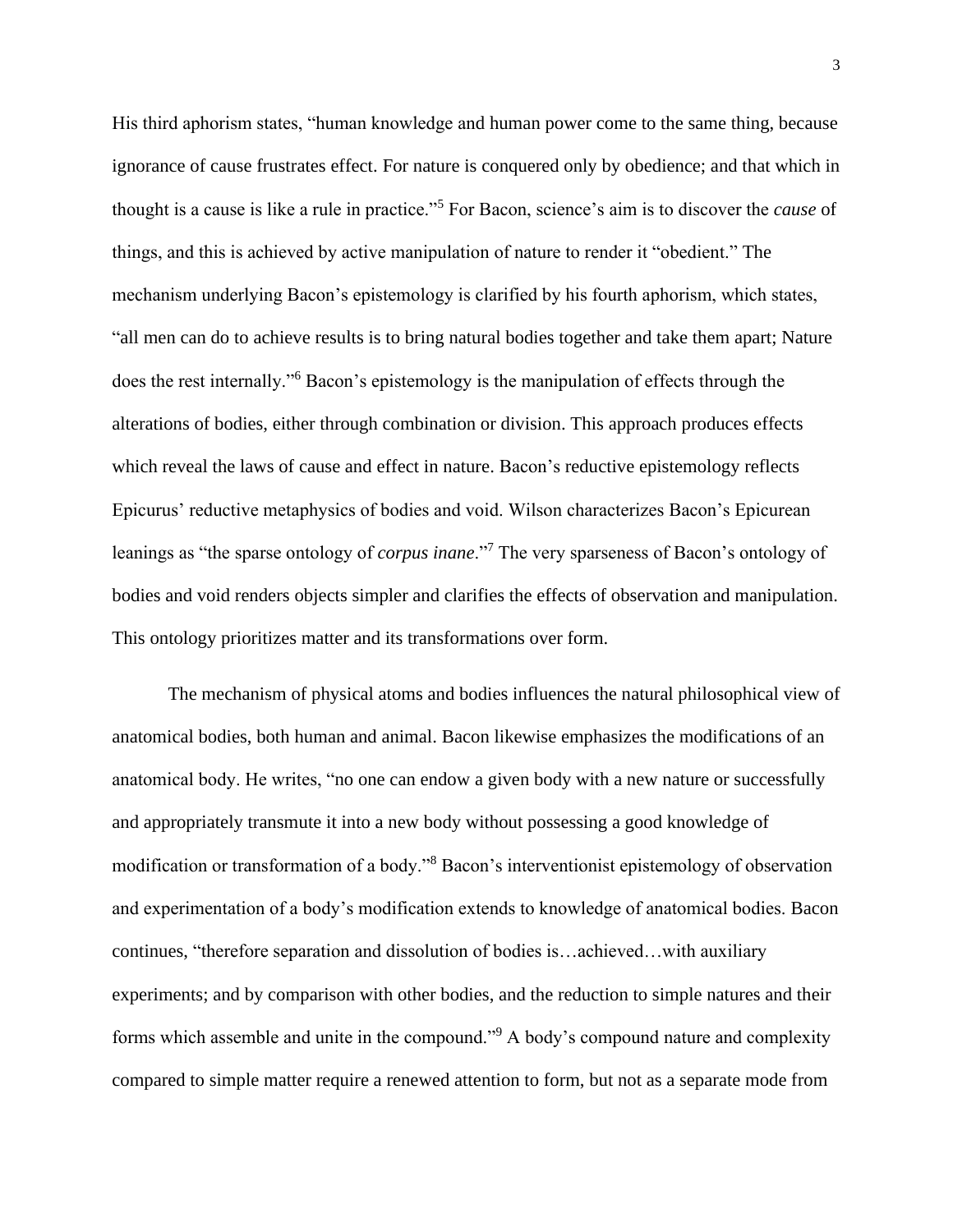matter. For Bacon, anatomical study requires auxiliary experimentation, interventionist, but in a more subtle manner. In order to discover the nature of the compound body, one must discover the constituent parts that form it, their substance, and one body's similarity and difference from another. Bacon's view of bodies thus retains the Epicurean reduction of Aristotelian hylomorphism to atoms and void, but anatomical bodies are sufficiently complex to require "auxiliary experimentation."

Bacon's epistemic orientation to anatomy is reflected in the medical practice and biological study in the seventeenth century. In "The Epistemology of Biology," the philosopher and historian of science Georges Canguilhem describes early modern biology as the study of life as mechanisms, albeit an imperfect one. He writes:

One way of explaining how organs like the eye or organ systems like the heart and vessels work is to build what we would now call "mechanical models." This is precisely what the iatromechanics (or iatromathematicians) of the seventeenth and eighteenth centuries tried to do in order to explain muscular contraction, digestion, and glandular secretion. Yet the laws of Galilean or Cartesian mechanics cannot by themselves explain the origin of coordinated organ systems, and such coordinated systems are precisely what one means by "life."<sup>10</sup>

According to Canguilhem, the mechanical model of organs was a dominant paradigm of the seventeenth century, borrowing from Galilean and Cartesian mechanics. Iatromechanics, or mechanics applied to medicine, considers organs to be machines, or, in other words composites with a given function. In other words, the body is thought to be a machine, that is made up of organs, which are smaller machines in turn. The life of an organism is maintained by mechanical organs working in concert. This paradigm, was incomplete however, as one cannot fully explain "life" through mechanical models. Hobbes supplements his mechanism with passions (albeit explained as movement), which Hobbes describes as the impetus of "voluntary motion."<sup>11</sup> Hobbes' descriptions of bodies are generally mechanistic, but he overcomes the shortcomings of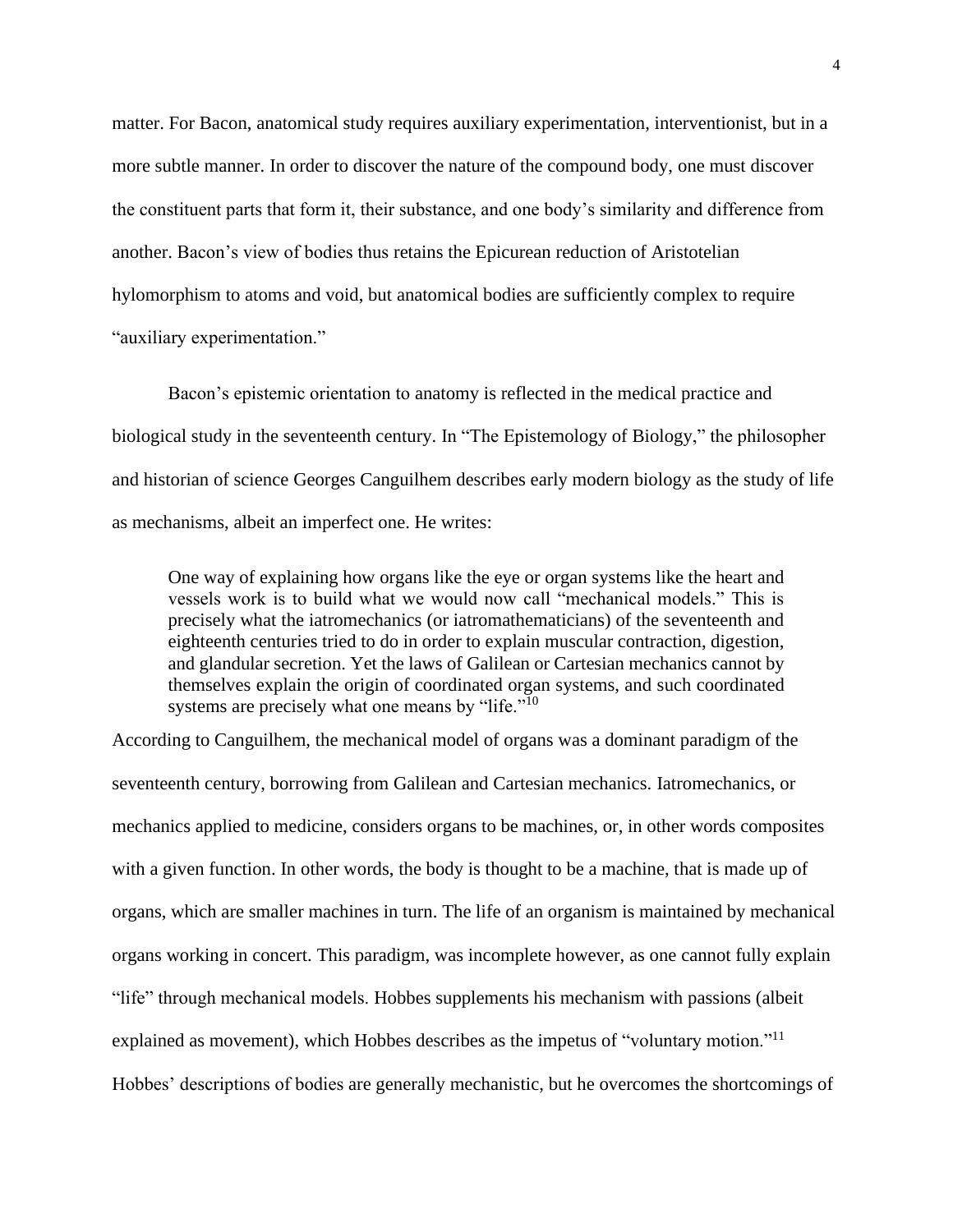an iatromechanical paradigm of physiology with the passions to describe the affinity of living things for particular actions in order to secure food, safety, and other desirable things.

### **III: Hobbes' Human Bodies:**

For Hobbes, the subject of science in general is a body. He writes, "the most general of the subjects of science is body, of which there are two accidents, *magnitude* and *motion*."<sup>12</sup> This is true of physical, biological, political, and celestial bodies, for example. All these bodies have a magnitude and a principle of motion. Types of bodies are distinguished by their magnitude and what causes their motion.

Thomas Hobbes' human bodies are generally analyzed through an iatromechanical lens, as composites of organs, albeit motivated by passions. In *Lessons From a Materialist Thinker: Hobbesian Reflections on Ethics and Politics*, Samantha Frost remarks that Hobbes' materialism renders thought and voluntaristic action epiphenomenal to the material and mechanical processes of the human body. She writes, "what distinguishes Hobbes' materialism, I think, is the manner in which the science of mechanism is used to explain or understand human behavior."<sup>13</sup> According to Frost, Hobbes' materialism is unique from Cartesian dualism and other early modern theories of human thought because it derives human thought, volition, and behavior from the body-as-machine. To understand Hobbes' concept of the human body, it is necessary to understand both his iatromechanical concept of the physical body and his account of the passions.

Hobbes begins *Leviathan* with a description of nature as "the art whereby God hath made and governs the world,"<sup>14</sup> and suggests that politics and the social construction of a commonwealth can model itself after God's creation and governance of the world. He writes: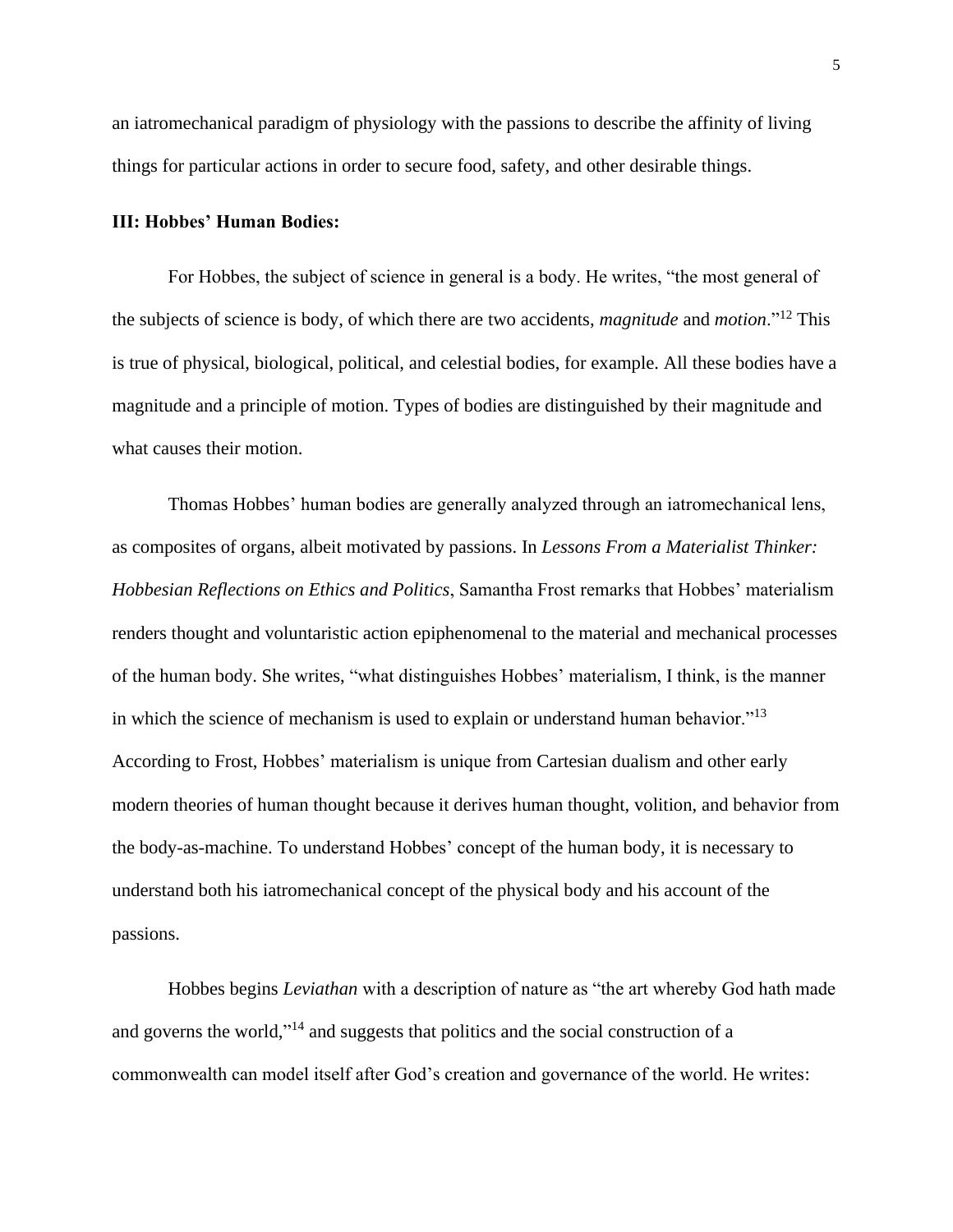Nature (the art whereby God hath made and governs the world) is by the *art* of man, as in many other things, so in this also imitated, that it can make an artificial animal. For seeing life is but a motion of limbs, the beginning whereof is in some principal part within, why may we not say that all *automata* (engines that move themselves by springs and wheels as doth a watch) have an artificial life?<sup>15</sup>

Hobbes embarks on his political treatise with an observation of nature, and human's creative capacities as an *extension* of nature. Here, he defines life as a self-motivated "motion of limbs." His formulation privileges the mechanical, self-propelled movement as the essence of life. This allows for both automata and the artificial man of the commonwealth to be considered an organism. Furthermore, with this question, Hobbes implies that the mechanical paradigm of life can offer us lessons in politics – a political physiology, so to speak.

Hobbes' account of bodies, whether a body politic, a mechanical body, or a human or animal body is structurally the same. In "Five Bodies and a Sixth: Awareness in an Evolutionary Universe," Robert E. Wood describes the Hobbesian body as a "reductionism…linked to a frequently accompanying thesis: universal mechanism. Bodies are explicable in terms of their component parts, and the combination of these parts is explicable through universal mechanical laws... Our self-direction as conscious agents is only apparent."<sup>16</sup> Wood's commentary highlights Hobbes' absolute mechanism and his emphasis on bodies as a rhetorical and empirical object. Hobbesian bodies are everywhere, in physics, biology, politics, and rhetoric, and they behave in roughly the same manner.

Wood critiques Hobbes' bodies as denigrating consciousness, and while that is true to some extent, consciousness for Hobbes is motivating, but in a unique, mechanical manner. For Hobbes, things commonly associated with an immaterial consciousness or spirit, such as thought, volition, and affect are mechanical phenomena. In *Leviathan,* Hobbes divides thoughts into two categories: the unguided and the regulated. Unguided thought is similar to a dream and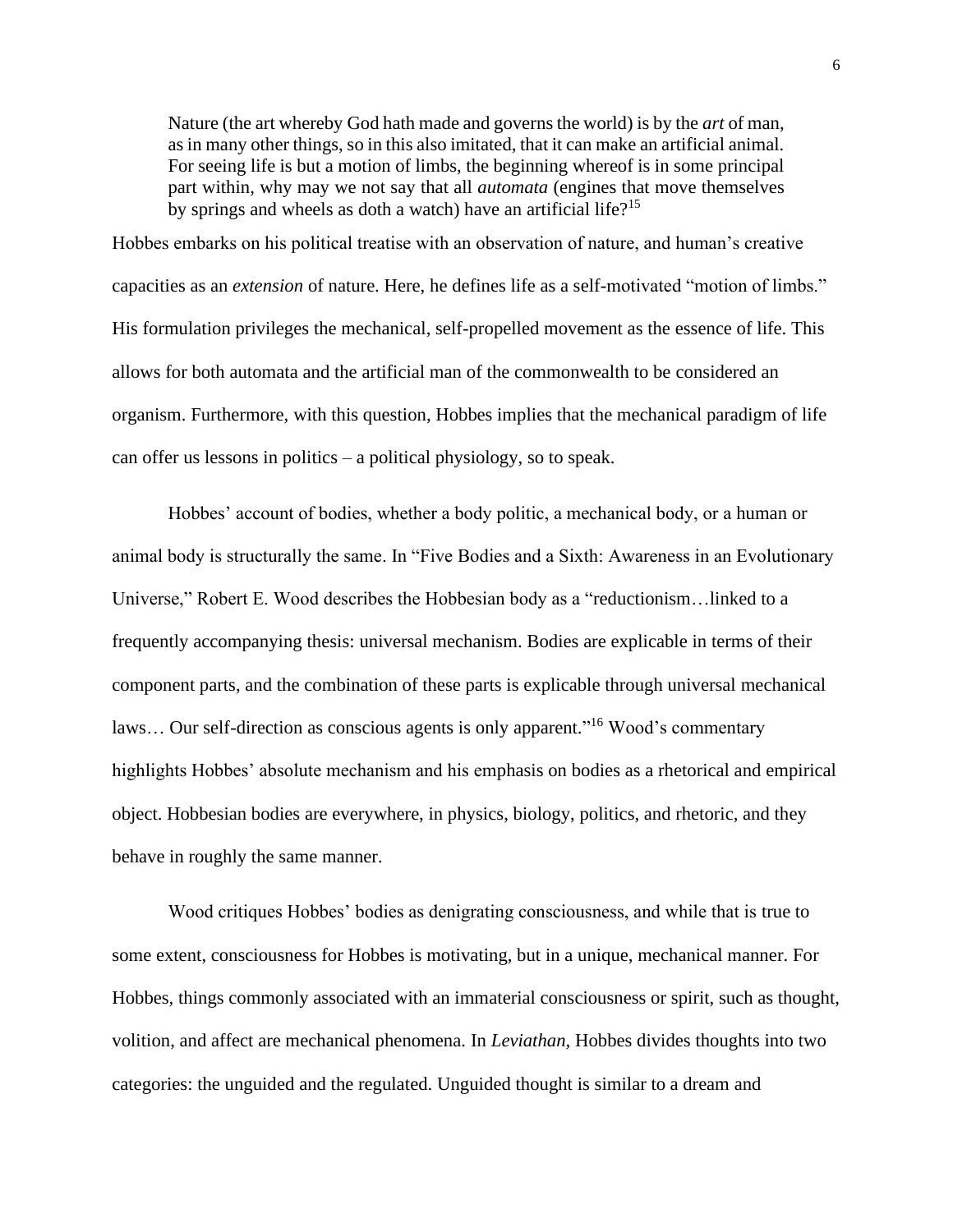"inconstant, wherein there is no passionate thought to govern and direct those that follow to itself."<sup>17</sup> Unguided thought is a passing thing and does not produce definitive effects. On the other hand, regulated thought is guided by desire and possibility of our modifications in the world. Hobbes writes, "the train of regulated thoughts is of two kinds: one, when of an effect imagined, we seek the causes, or the means that produce it; and this is common to man and beast. The other is when, imagining anything whatsoever, we seek all the possible effects that can by it be produced; that is to say, we imagine what we can do with it, when we have it."<sup>18</sup> For Hobbes, guided thoughts are integrated into cause of effect, and the organism who thinks of a desired effect. For example, when I am hungry, I think to cook or order a meal. While an animal thinks of eating *tout court*, I am able to contemplate many possible ways of eating and preparing a meal, such as making a taco or a stir fry. Thoughts guide us in satisfying our passions and dispositions.

For Hobbes, passions and dispositions play a central role in providing a cause for human action and desire, and thus establishes the drive for composition of multiple humans into a commonwealth. True to his mechanistic concept in life, Hobbes characterizes passions as *motions*, the self-caused and self-motivated movement of animals. He writes:

There be in animals to sorts of *motions* peculiar to them: one called *vital*, begun in generation and continued without interruption through their whole life, such as are the *course* of the *blood*, the *pulse*, the *breathing*, the *concoction, nutrition, excretion*, &c, to which motions there needs no help of imagination; the other is *animal motion*, otherwise called *voluntary motion*, as to *go*, to *speak,* to *move* any of our limbs, in such manner as is first fancied in our minds. That sense is motion in the organs and interior parts of a man's body, caused by the action of the things we see, hear,  $&c.^{19}$ 

Here Hobbes identifies to motions unique to animals (humans included). The first is vital motions. These are continual, instinctual, and automatic. Vital motions happen throughout an animal's life and are necessary to maintain the animal as a living being. These are self-motivated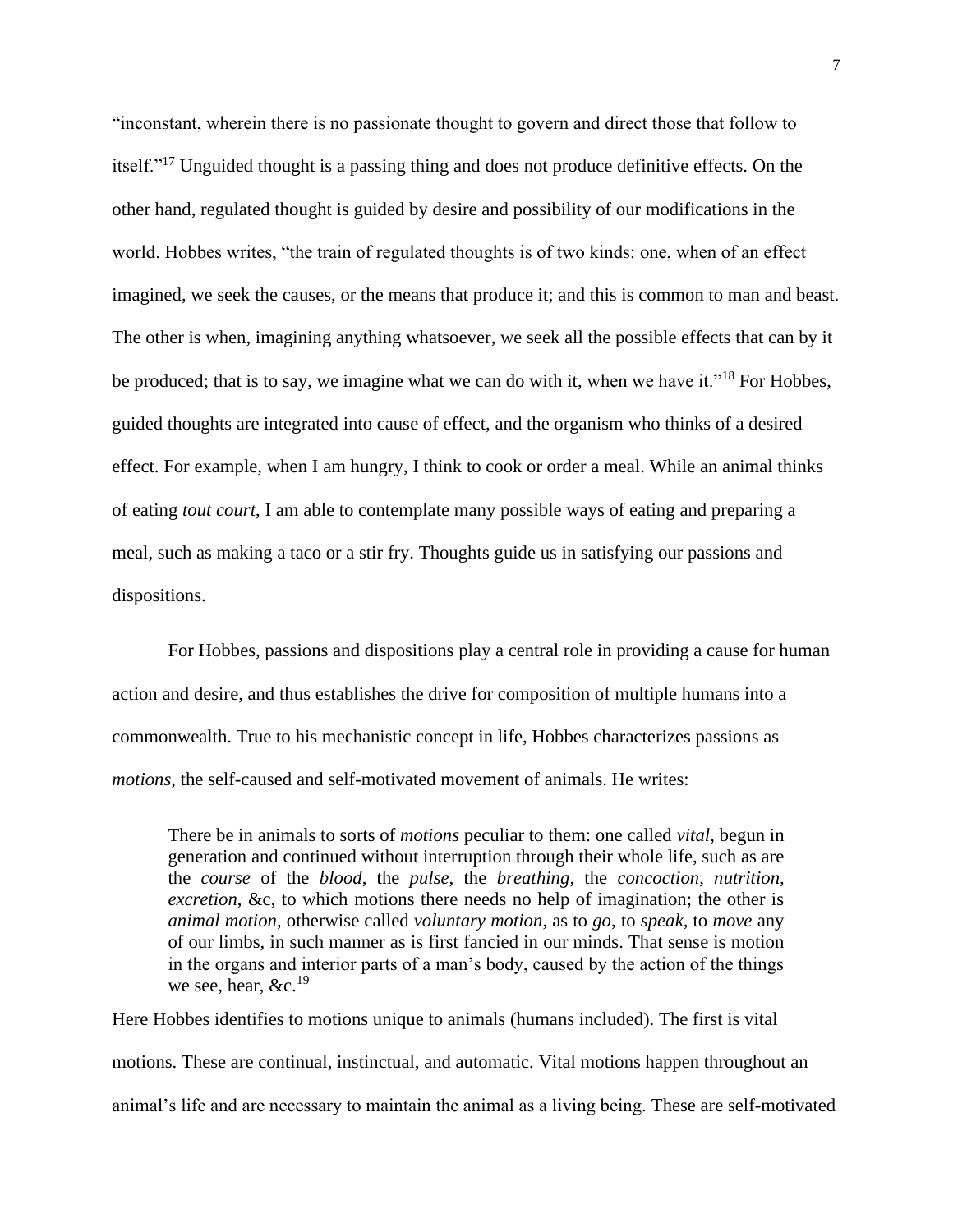yet are not voluntary. Voluntary motion on the other hand, does not happen continually and is in response to our passions. Some voluntary motions, such as eating or building shelter are necessary to maintain my life, but these do not have to happen as frequently as breathing or circulating blood. Whether essential, such as eating, or non-essential, such as speaking or dancing, my voluntary motions are motions in my body caused by things I see, hear, feel, or sense in any way.

Hobbes gives a detailed taxonomy of different passions, which run the gamut of love, hate, pleasure, pity, and cruelty, and many more. According to Frost, Hobbes' emphasis on the passions and the mechanism of thinking-as-movement constitutes Hobbes' theory of the thinking body. She writes, "when Hobbes depicts thinking as motions resonating between contiguous organs throughout the entire thinking-body, he provides us with the means to understand how one phantasm or idea may be related to another phantasm or idea."<sup>20</sup> Frost identifies that Hobbesian thinking is not situated entirely in the mind, or consciousness but is an effect of phantasms that act on the body. Therefore, thinking is, "metynomic,"<sup>21</sup> a stand-in for embodied cognition. For example, when I think "it's chilly; I should put on a sweater," I am affected by the temperature in the air, and the wind, which I feel on my skin. The act of putting on a sweater would involve my arm muscles. Thus, thinking in a Hobbesian sense is embodied cognition.

In addition to rendering passions and thoughts material and machinic, Hobbes sees organs, acts, and the constituent parts of a human as relatively exchangeable. This is important in his concept of personation. In *De Homine*, Hobbes writes of the natural and artificial forms of face. He writes, "the Latins sometimes call man's *facies* (face) or *os* (countenance), and sometimes his *persona* (mask): *facies* if they wished to indicate the true man, *persona* if an artificial one."<sup>22</sup> For Hobbes the multiplicity of faces in Latin shows that we are composites of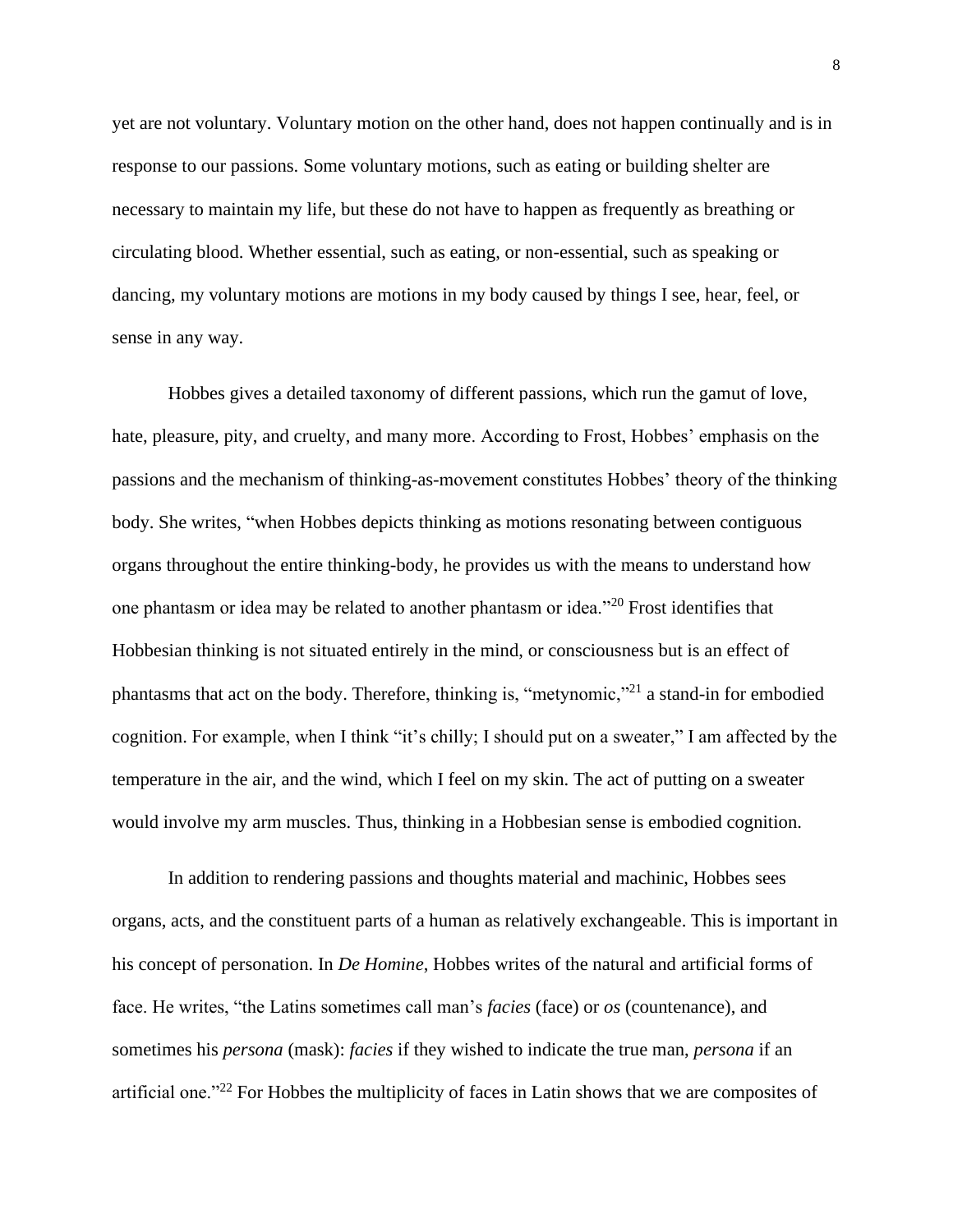different mechanical organs that we exchange depending on our needs in the situation. The *facies* is the true face, useful for a human seeking to be honest, while *persona* allows us to exchange the authentic identity for an assumed one. He elaborates, "moreover, because the concept of a person is of use in civil affairs, it can be defined as follows: *a person is he to whom the words and actions of men are attributed, either his own or another's*: if his own, the person is *natural*; if another's it is *artificial*."<sup>23</sup> In addition to having multiple exchangeable faces, humans are exchangeable for one another. In civil affairs one attributes actions to a person, either naturally if one represents oneself or artificially if one personates for another.

In *Leviathan*, personation is the process by which one human can stand in for another. This is first established by a relative exchangeability of humans. Hobbes believes in the relative equality of humans in the state of nature. He writes, "nature has made men so equal in the faculties of body and mind...when all is reckoned together the difference between man and man is not so considerable as that one man can thereupon claim to himself any benefit to which another may not pretend as well as he."<sup>24</sup> Hobbes does not claim an absolute equality between humans, but rather observes that humans, in spite of differences in strength and intelligence are relatively equal in power. He justifies this by identifying that the differences are indeed small enough, that anyone has the power to kill another in the state of nature.

Because one human can "stand-in" for another, one human can personate another human or a collectivity of humans. Hobbes describes personation as, "to *act* or *represent*, himself or another; and he that acteth another is said to bear his person or act in his name<sup>225</sup> Personation is a person's acting on behalf, or representing another, an institution, or a multitude. In this way, the sovereign personates the commonwealth. Quentin Skinner describes Hobbes' concept of a personating actor as, "The agent to whom the action is attributed must be represented by another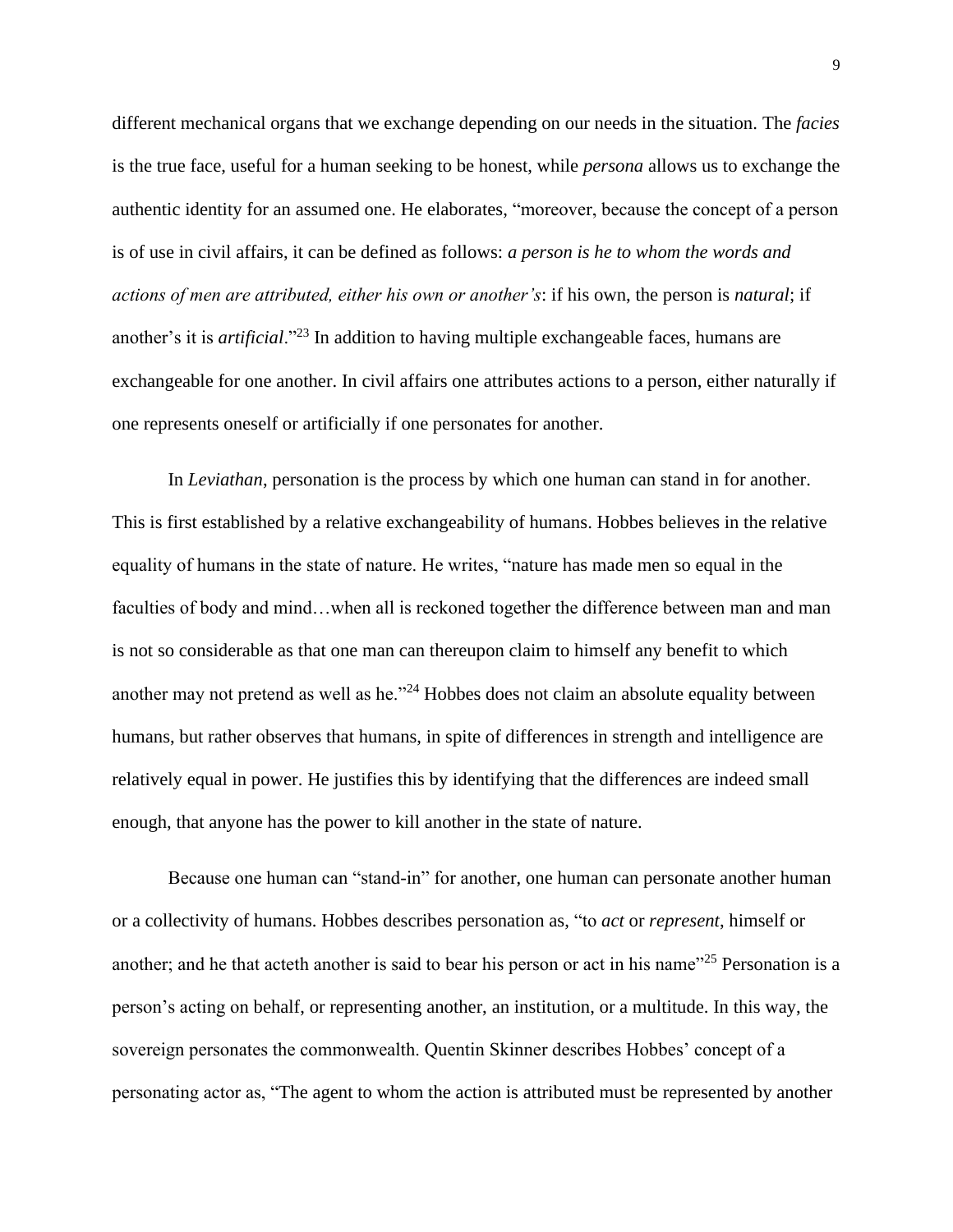agent who can validly claim to be 'personating' the first by way of acting on their behalf."<sup>26</sup> When one personates, one represents or acts on behalf of something represented. Hobbes constructs social composites in this way. A multitude can become a commonwealth if personated by a sovereign, but the sovereign must be singular.

### **IV: Hobbes' Body Politic: Personation and the Artificial Man:**

Hobbes constructs the artificial man of the commonwealth through the sovereign's personation of the multitude. Hobbes describes how a multitude is made one by personation:

A multitude of men are made *one* person, when they are by one man, or one person represented so that it can be done with the consent of everyone of that multitude in particular. For it is the *unity* of the representer, not the *unity* of the representative that maketh the person *one.* And it is the representer that beareth the person, and but one person, and *unity* cannot otherwise be considered in multitude.<sup>27</sup>

The composition of a multitude into a commonwealth is possible only when there is a sovereign who can personate a multitude she represents. The necessity of a commonwealth's unity under a single sovereign illustrates Hobbes view that a body politic must be a unified organism. This is personated by a sovereign, but the commonwealth is made composite by the construction of an artificial man.

In *Leviathan*, Hobbes begins his opus of political theory with an account of the human. The complex composite of the commonwealth mirrors his view of the commonwealth as, "an artificial man…in which the *sovereignty* is an artificial soul, as giving life and motion to the whole body."<sup>28</sup> Hobbes' rhetorical flourish in his introduction to *Leviathan* establishes two important things. First, the iatromechanical concept of life extends to political life, and as a consequence, the commonwealth is a constructed composite of its constituent citizens. Second, even though it is a composite, it requires a singular head: the sovereign who personates the state.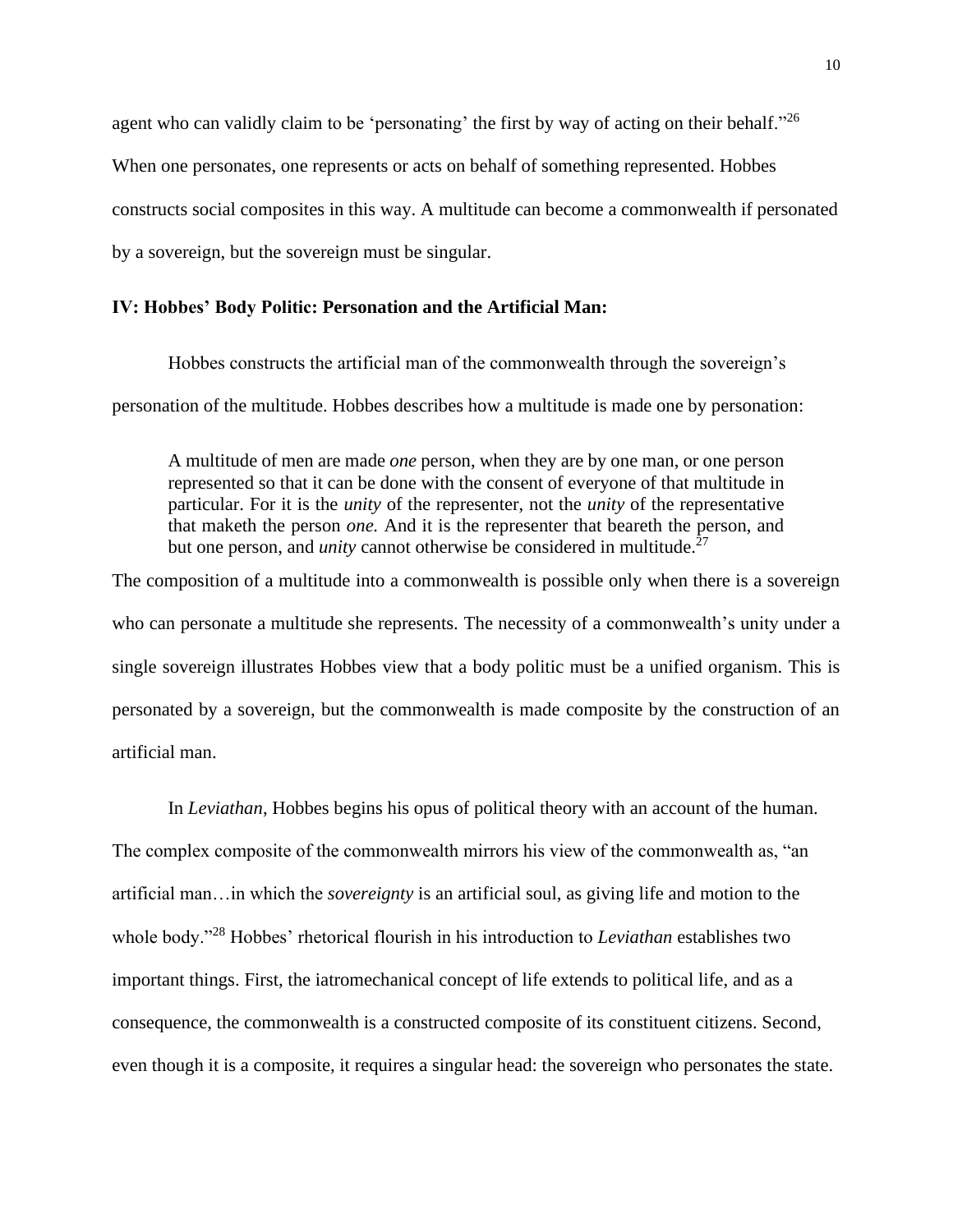The personation of the state requires the consent of the governed, whether given freely or coerced. Hobbes writes, "because the right of bearing the person of them all is given to him they make sovereign by covenant only of one to another, and not of him to any of them, there can happen no breach of covenant on the part of the sovereign; and consequently none of his subjects, by any pretense of forfeiture, can be freed from his subjection."<sup>29</sup> When the multitude enters a covenant under a sovereign it has no right of secession, rebellion or any escape from the covenant. Likewise, the sovereign is expected to uphold the covenant, but the sovereign forfeits little, if at all, in the compact that forestalls the state of civil war.

The form and wording of the compact highlights the imbalance of the social contract where the citizen gives much more to the sovereign in exchange for safety. Hobbes writes, "every man should say to every man *I authorize and give up my right of governing myself to this man, or to this assembly of man, on this condition*, *that thou give up all right to him, and authorize all actions in like manner.* This done the multitude so united in one person is called a Commonwealth."<sup>30</sup> In the formation of the commonwealth all citizens gives up their right of selfgovernance to a sovereign (whether individual, such as a monarch, or a group, such as a legislature). The sovereign personates the commonwealth as a whole and enjoys the right of governance over the commonwealth's citizens as long as the sovereign maintains the protection of the commonwealth. This inequality of rights in favor of the sovereign unifies the disparate passions of the multitude into a unified passion of the state, personated by the sovereign. Frost remarks, "if we examine this sovereign right to make some people's power derive from and dependent upon the sovereign's will and command…we can see how Hobbes' materialist understanding of how paper is generated shapes the sovereign's power.<sup>331</sup> There are two modes of power operative in Frost's commentary on the Hobbesian sovereign. The first is *potentia* or a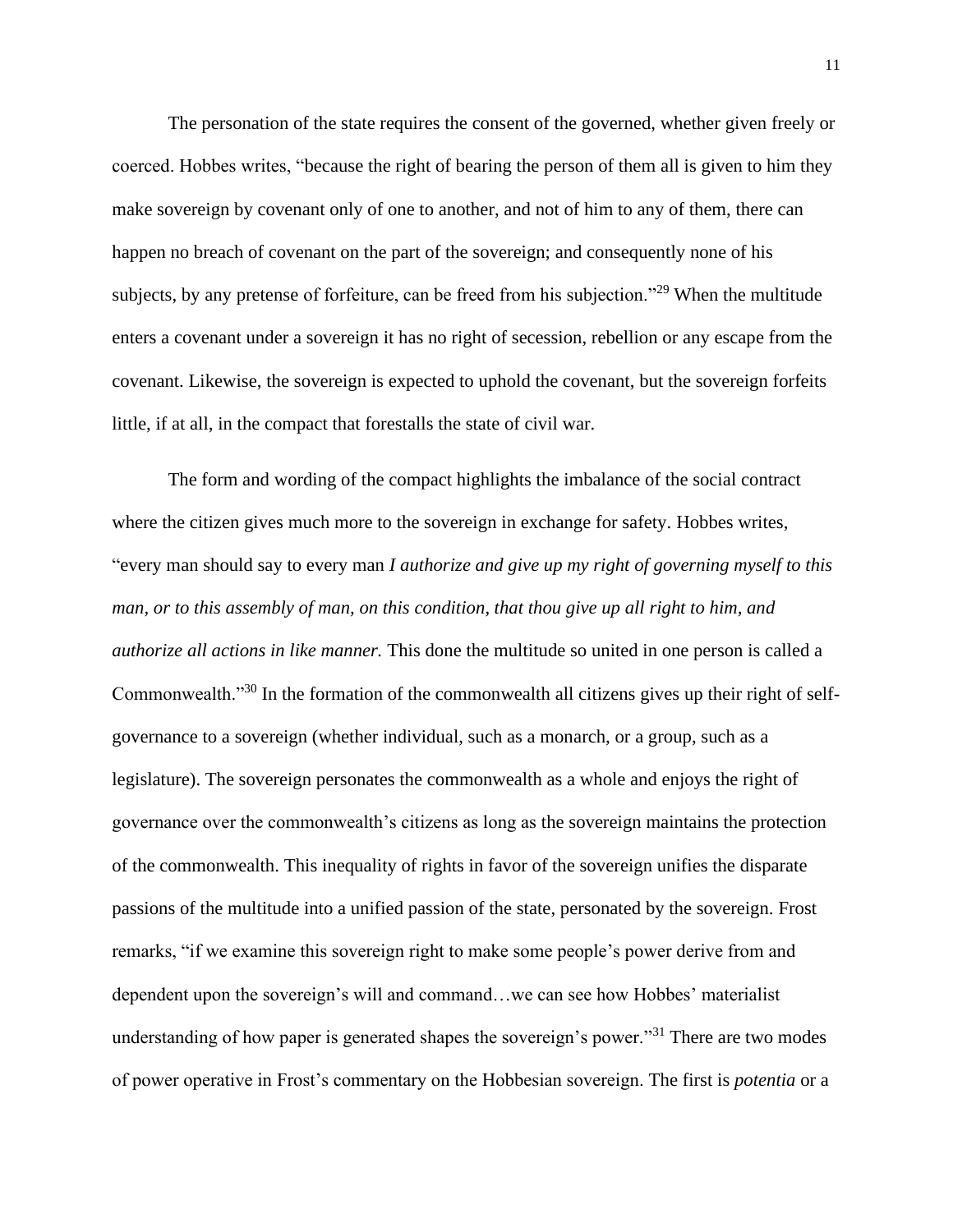body's simple power or ability to perform a task. In order to streamline the state's *potentia* into a cohesive body politic, the passions of each subject must be subjected to the sovereign's passions on behalf of the state. The *potestas*, or authority of the sovereign maintains the discipline and regulation of the body politic's *potentia*. The legitimacy of the sovereign justifies the sovereign's power on behalf of the body politic, but the sovereign maintains this by right of coercion of their subjects.

There is a coercion implicit in the covenant that establishes the Leviathan. It is made in fear of a state of chaotic civil war. However, Hobbes asserts the validity of covenants made in fear. He writes, "covenants entered into by fear, in the condition of mere nature, are obligatory."<sup>32</sup> Once the multitude is organized into a covenant under the sovereign, even under fear, it has no recourse to freely leave the social contract. In his lecture *Society Must Be Defended*, Foucault comments that power relations constitute the multitude's composition into the Leviathan. He states:

Remember the schema of *Leviathan*. In this schema, the Leviathan, being no more than the coagulation of a certain number of distinct individualities that find themselves united by a certain number of the State's constituent elements. But at the heart, or rather the head, of the State there is something that constitutes it as such, and that something is sovereignty, which Hobbes specifically describes as the soul of the Leviathan. Well, rather than raising the problem of the central soul, I think we should be trying – and this is what I have been trying to  $d\sigma$  – to study the multiple peripheral bodies, the bodies that are constituted as subjects by powereffects.<sup>33</sup>

As we have discussed earlier, Hobbes employs the legal-theatrical concept of personation to justify the sovereign's representation of the commonwealth. Rather, Hobbes focuses on the metynomic place of the sovereign at the "head" of the commonwealth in an emphasis on what Foucault calls "the central soul." The implicit violence and coercion in maintaining the artificial man of the commonwealth produces power-effects that regulate the subjects that compose the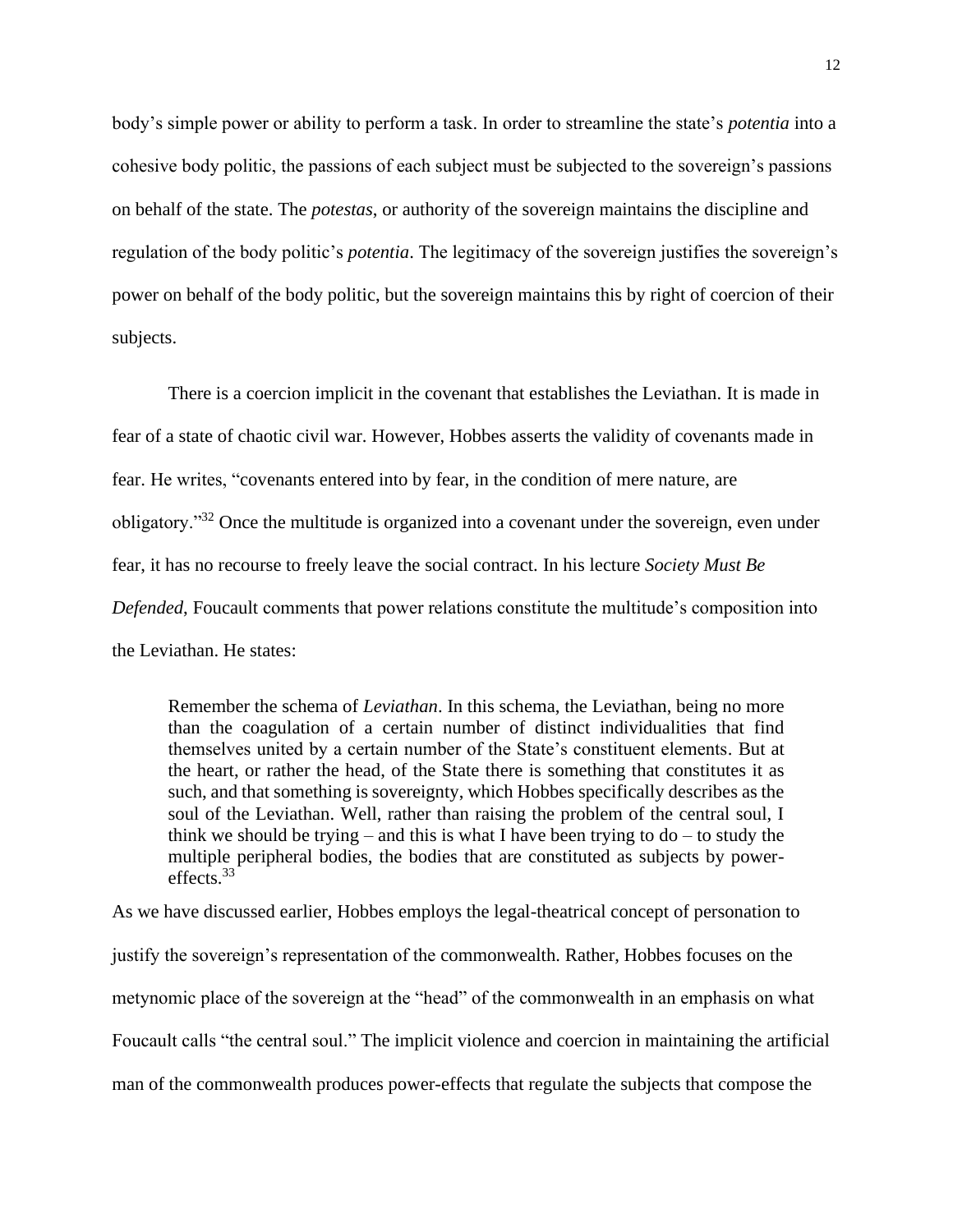commonwealth. In a sense the sovereign is the "reason" of the body of the artificial man, which regulates the passions of the elements of the commonwealth (i.e. the individual citizens, and the factions they compose such as class, political party, or religion). While Hobbes obscures the power relations that act on subjects, Foucault highlights them. In Hobbes' the transformation of vicious pre-commonwealth humans into docile subjects is explained by an anthropogenic *mytheme* (i.e. the mythic story of the birth of humanity and human society).

The anthropogenic mytheme of the social contract both gives a provisional origin of the commonwealth and gives an account of a qualitative change in humans when they enter the compact of the commonwealth. Before the establishment, humans are in a state of nature, or a war of all against all. Hobbes writes, "hereby it is manifest that during the time men live without a common power to keep them all in aw, they are in that conditioned called war, and such a war is of every man against every man."<sup>34</sup> The state of nature is a state of war because each person's passions are individuated, and humans come into conflict through competition and disagreement. This is in spite of humans' desire for peace. Hobbes writes, "the passions that incline men to peace are fear of death, desire of such things as are necessary to commodious living, and a hope by their industry to obtain them. And such reason suggesteth convenient articles of peace, upon which men may be drawn to agreement."<sup>35</sup> Humans join into a compact, forming the commonwealth because humans tend toward war in nature, but desire peace. This is a composition of many into one in the "body politic" of the state and a transformation of disparate passions into one passion of the state.

This tension leads to a renunciation of our individuated passions when we enter into a commonwealth. Humans have natural right, which Hobbes defines as "the liberty each man has to use his own power, as we will himself, for the preservation of his own nature,"<sup>36</sup> For the sake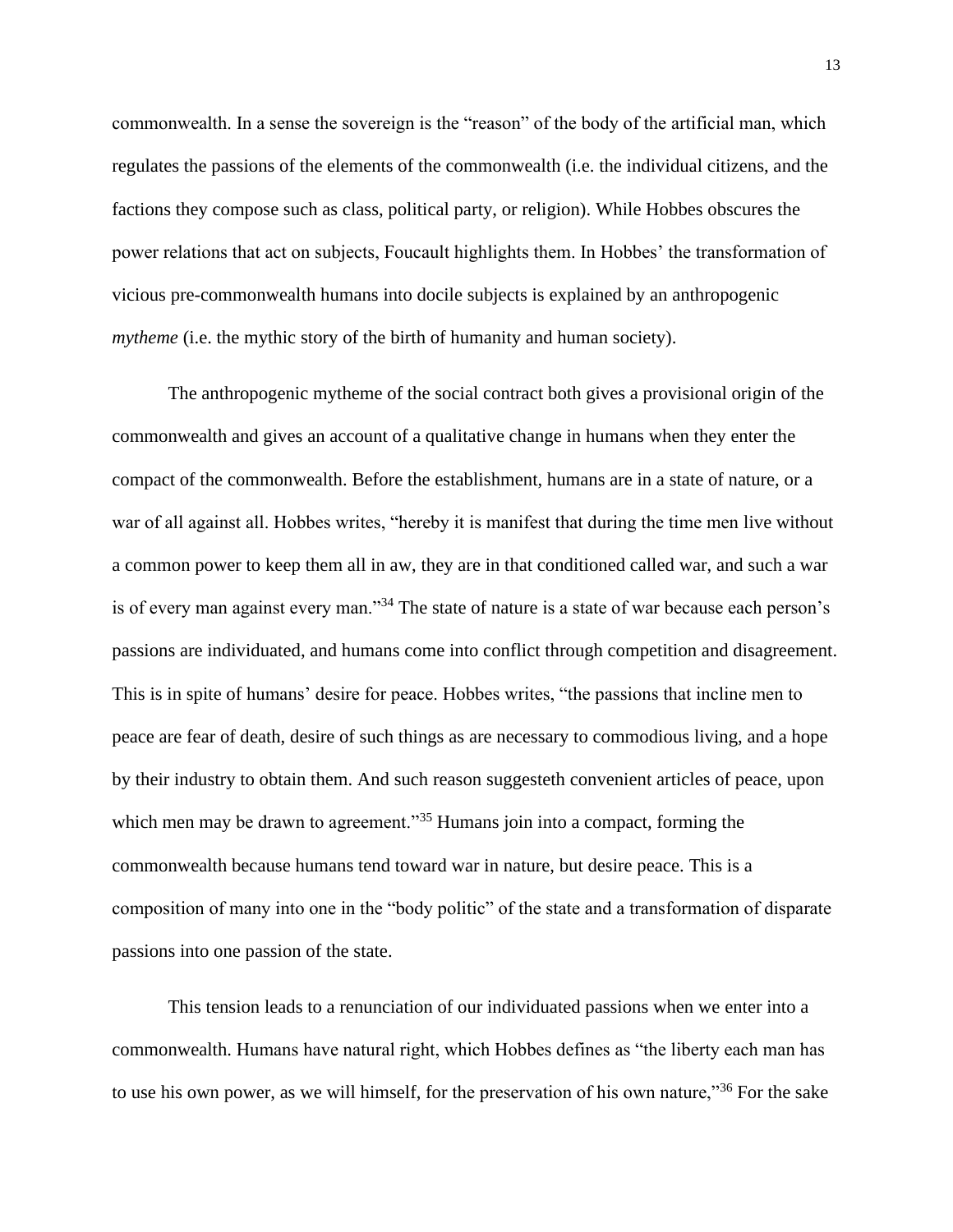of peace, humans renounce this natural right. Hobbes writes, "right is laid aside either by simply renouncing it or transferring it to another. By *simply* renouncing, when he cares not to whom the benefit thereof redoundeth. By transferring when he intendeth the benefit therof to some certain person or persons."<sup>37</sup> When a one renounces or transfers one's right, it is a disavowal of the state of nature based on a desire for peace. The one who maintains the peace and is transferred the right ultimately is the sovereign.

While the mytheme Hobbes portrays is an originary renunciation, the sovereign's enjoyment of rights over the commonwealth and direction of the passions is maintained by discipline (which is at once a regulatory and repressive function). Discipline regulates the passions of the subjects of the commonwealth into the sovereign and state's interests. Foucault says, "so we have two series: the body-organism-discipline-institutions series, and the population-biological processes-regulatory mechanisms-state. An organic institutional set, or the organo-discipline of the institution, if you like, and, on the other hand, a biological and Statist set, or bioregulation by the State.<sup>38</sup> Foucault's schema sets up a provisional opposition between the regulatory-mechanistic state, and the discipline-institution. He maintains that these oppositions are merely provisional and recognizes both are at work in a body politic. In Hobbes' absolutist<sup>39</sup> commonwealth, the ideological state apparatuses, such as religion must submit to the passions and will of the sovereign and the body-politic of the state. He warns against a confusion of religious sovereignty and temporal sovereignty, "temporal and spiritual government are but two words brought into the world to make men see double and mistake their lawful sovereign."<sup>40</sup> Nevertheless, so long as religion submits to the authority of the sovereign, it is an excellent disciplinary mechanism.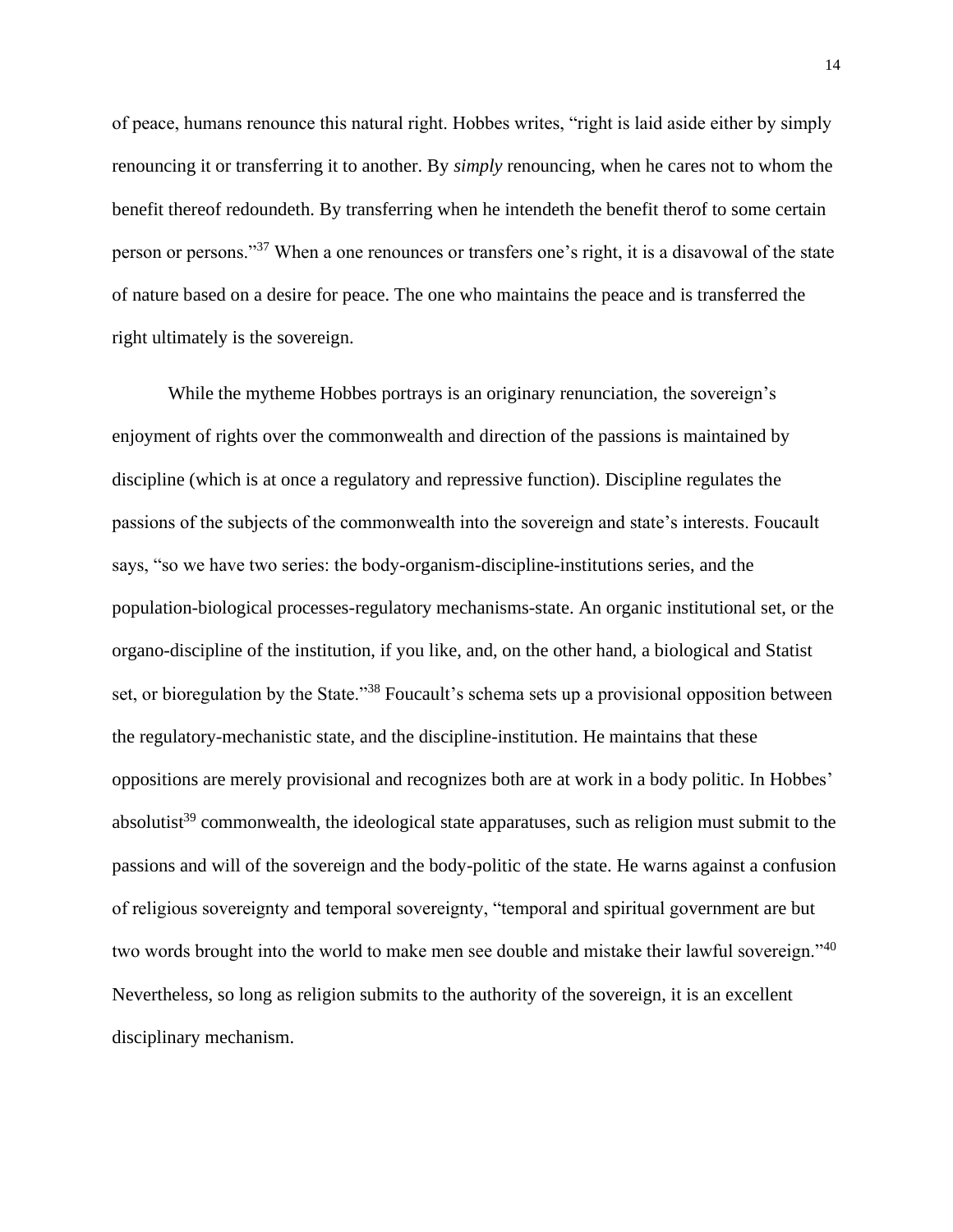Hobbes iatromechanical model of biology and metaphor of the artificial person of the state anticipate the findings of the French physiocrat Julien Offray de la Mettrie and his concept of the man-machine. This political physiology grounds the process where subjects are disciplined to align with the will of the sovereign and commonwealth. In *Discipline and Punish*, Foucault identifies the intimate link between iatromechanical biology and the enforcement of political norms. He writes, "La Mettrie's *L'Homme-machine* is both a materialist reduction of the soul and a general theory of *dressage*, at the center of which reigns the notion of 'docility,' which joins the analysable body to the manipulable body."<sup>41</sup> Foucault's commentary on Julien Offray de la Mettrie reveals that a politics of discipline, and manipulability of the passions to a state's designs can be derived from a materialist reduction of a human to a man-machine. La Mettrie himself writes, "let us then conclude boldly that man is a machine...the only philosophy that is relevant here, that of the human body."<sup>42</sup> La Mettrie's proclamation is hauntingly close to Hobbes' proclamation that "life is but a motion of limbs."<sup>43</sup> For Hobbes, both biology and politics is contingent on the mechanical nature of man, whether the natural biological human, or the artificial man of the commonwealth. We can conclude, then, that a sovereign and a state maintains its power, and peace, by manipulation of the movement and passions of its constituent parts, its citizens.

In his polemical *Leviathan in the State Theory of Thomas Hobbes*, Carl Schmitt praises Hobbes iatromechanical political physiology as a powerful political theory of sovereignty. He writes:

In Hobbes, the state is not in its entirety a person. The sovereign-representative person is only the soul of the "huge man" state. The process of mechanization is not, however, arrested but completed by this personification. This personalistic element too is drawn into the mechanization process and becomes absorbed by it. As a totality, the state is body and soul, a *homo artificialis*, and as such, a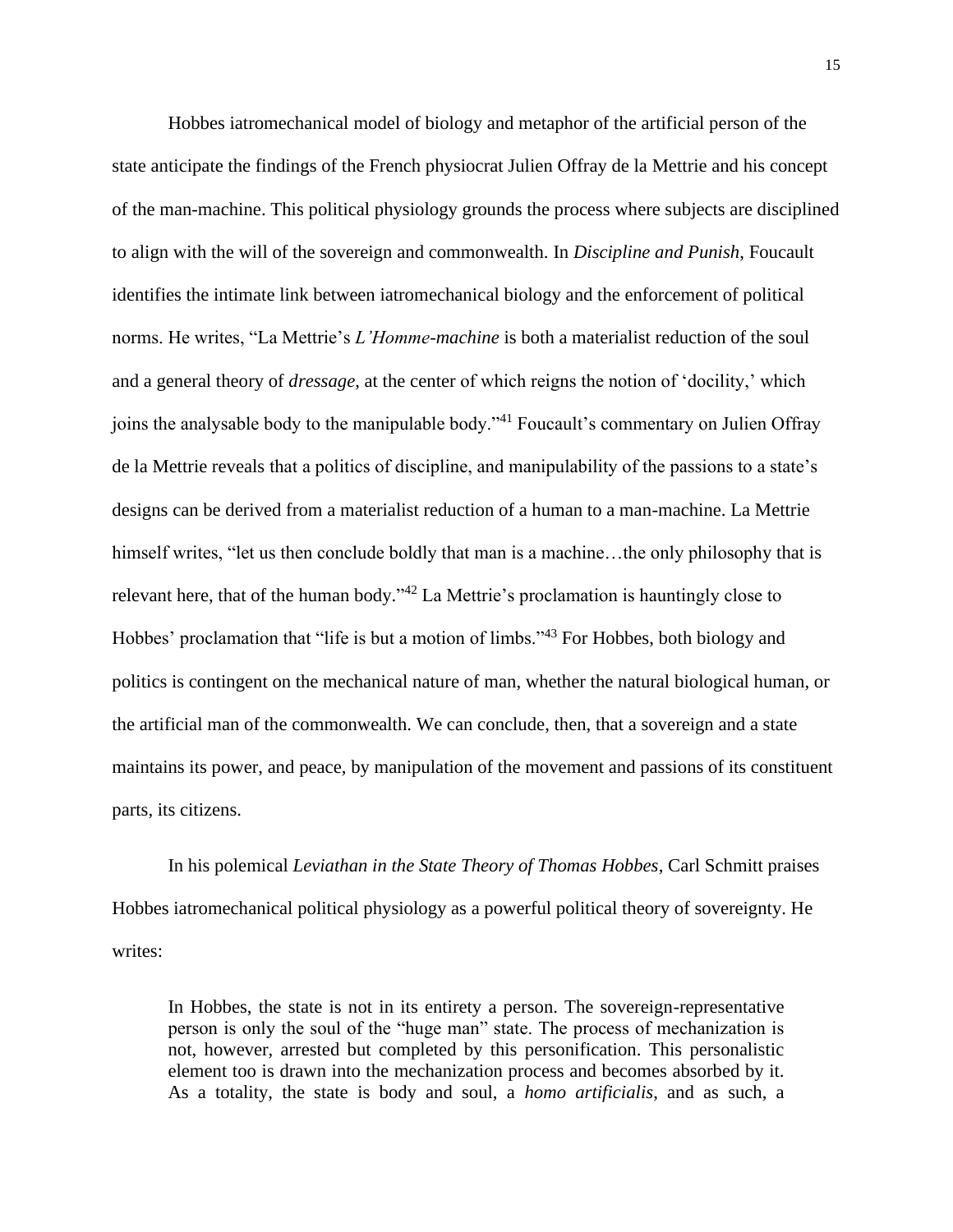machine…the leviathan becomes none other than a huge machine, a gigantic mechanism in the service of ensuring the physical protection of those governed.<sup>44</sup>

In this passage, Schmitt identifies the very parallelism of machine-man and the state as artificial man. The mechanization and integration of subjects into an absolutist commonwealth is achieved by the sovereign's personation of the state and direction and disciplining of its subjects' passions. The state then become a totality, a giant, integrated mechanism that ostensibly protects those it governs and forms its constituent parts. The iatromechanical model of human physiology is the analogy and construction of the state and sovereign of guarantor of the commonwealth's peace.

### **V: Conclusion:**

Hobbes' *Leviathan* describes the commonwealth in terms of a political physiology, and describes the body politic as a literal composite of the bodies of the state's subjects. It is absolutist in submitting the wills and passions of its constituent subjects to the will of the sovereign personating the state. In "Body Politic, Bodies Impolitic," Charles Mills describes this transformation of the subjects as the reshaping of the subjects in building the commonwealth. He writes, "the human beings who inhabit this society, the homunculi of LEVIATHAN, will themselves be fundamentally reshaped by this shaping."<sup>45</sup> Hobbes views this transformation as a renunciation and transferal of right to the sovereign in exchange for peace, but this description belies the power of discipline the sovereign must exert on subjects to shape their passions for the commonwealth's designs. In the construction of an artificial man, there is a reconstruction of the human.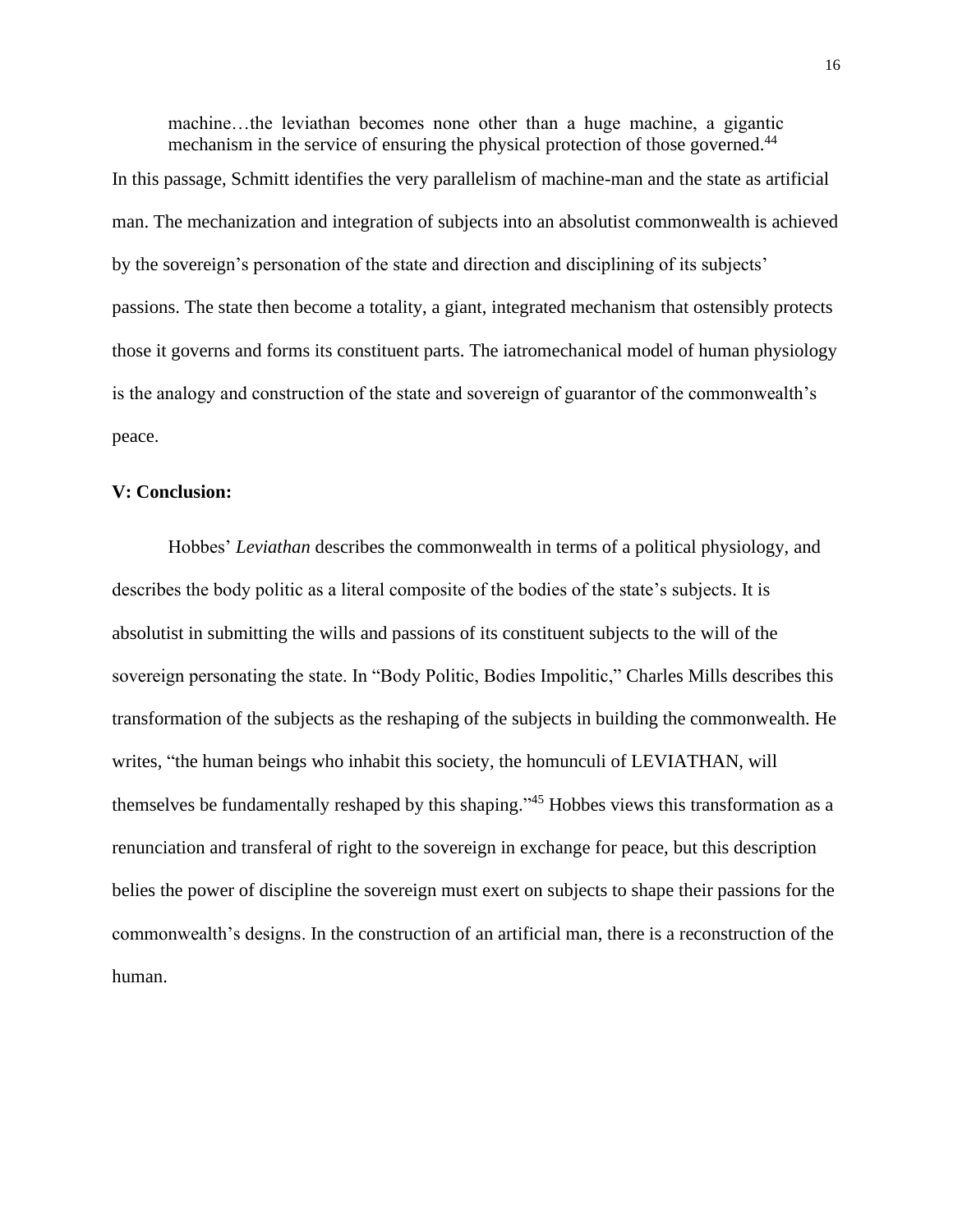# **Works Cited:**

Aristotle, "Physics." Ed. Cohen, S. Marc, Patricia Curd, and C.D.C. Reeve. *Readings in Ancient Greek Philosophy From Thales to Aristotle*. Indianapolis, IN: Hackett Publishing Company, Inc., 2011.

Bacon, Francis, *The New Organon*. Cambridge, UK: Cambridge University Press, 2000.

Canguilhem, Georges, translated by Arthur Goldhammer, "The Epistemology of Biology," *A Vital Rationalist: Selected Writings From Georges Canguilhem*. New York, NY: Zone Books, 2000.

Epicurus, translated by Brad Inwood and L.P. Gerson "Letter to Herodotus," *The Epicurus Reader: Selected Writings and Testimonia*. Indianapolis, IN: Hackett Publishing Company, Inc., 1994.

Foucault, Michel, translated by Alan Sheridan. *Discipline and Punish: The Birth of the Prison*. New York, NY: Vintage Books, 1994.

Foucault, Michel, translated by David Macey. *"Society Must Be Defended:" Lectures at the Collège de France 1975-1976*. New York, NY: Picador, 2003.

Frost, Samantha. *Lessons From a Materialist Thinker: Hobbesian Reflections on Ethics and Politics*. Stanford, CA: Stanford University Press: 2008.

Hobbes, Thomas. *Leviathan*. Indianapolis, IN: Hackett Publishing Company, Inc. 1994.

Hobbes, Thomas, translated by Charles T. Wood, T.S.K. Scott-Craig, and Bernard Gert. *Man and Citizen*. Indianapolis, IN: Hackett Publishing Company, Inc., 1991.

De la Mettrie, Julien Offray, translated by Ann Thomson. "The Machine Man," *The Machine Man and Other Writings*. Cambridge, UK: Cambridge University Press, 1996.

Mills, Charles W. "Body Politic, Bodies Impolitic." *Social Research 78, no. 2 (2011)*: 583-606.

Schmitt, Carl, translated by George Schwab and Erna Hilfstein. *The Leviathan in the State Theory of Thomas Hobbes: Meaning and Failure of a Political Symbol*. Chicago, IL: University of Chicago Press, 2008.

Skinner, Quentin. "The Purely Artificial Person of the State," *Visions of Politics Volume III: Hobbes and Civil Science*. Cambridge, UK: Cambridge University Press, 2004.

Wilson, Catherine. *Epicureanism at the Origins of Modernity*. Oxford, UK: Oxford University Press, 2008.

Wood, Robert E. "Five Bodies and a Sixth: Awareness in an Evolutionary Universe," *The Beautiful, The True and the Good*. Washington, D.C.: Catholic University of America Press, 2015.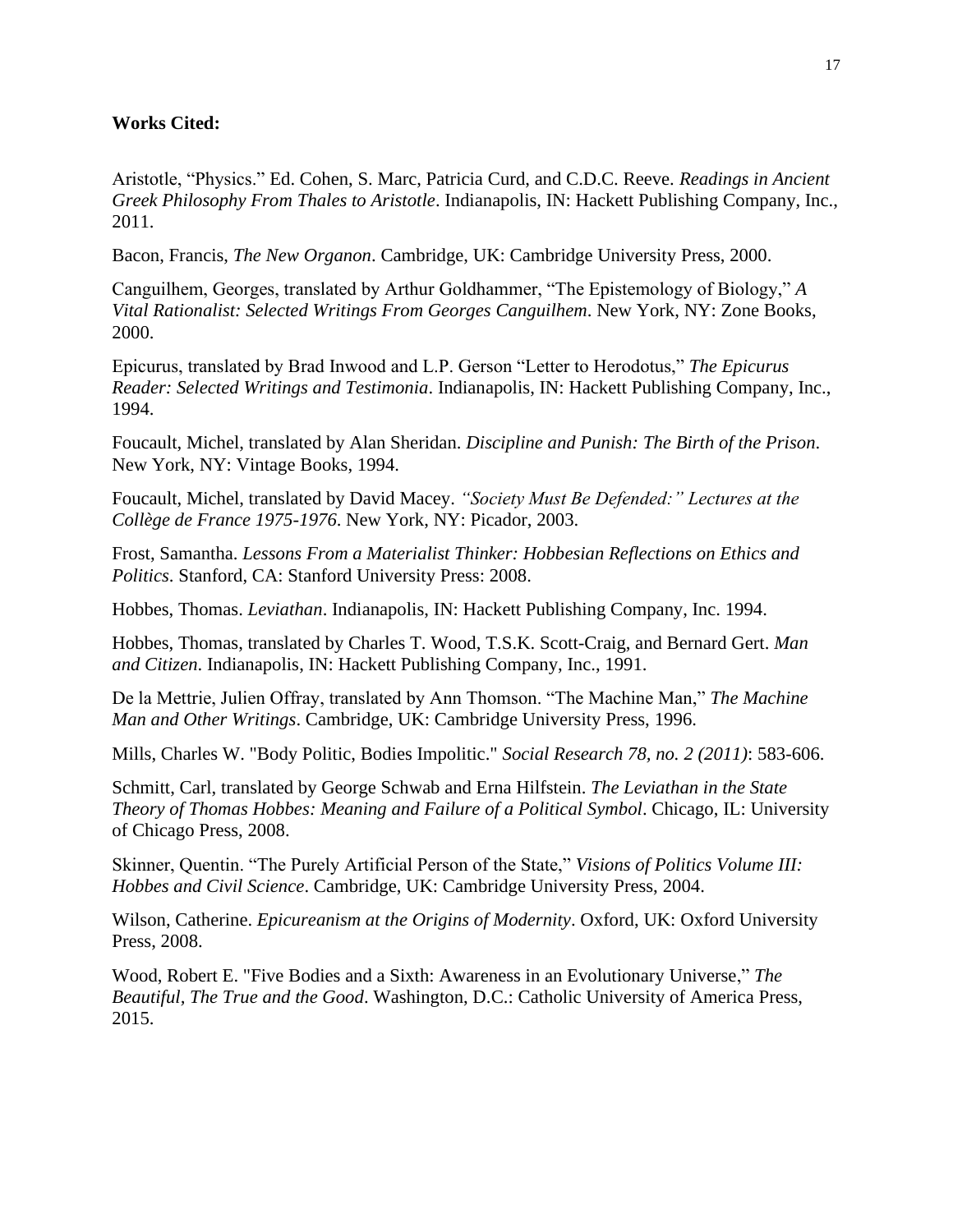## **Endnotes:**

Catherine Wilson, *Epicureanism at the Origins of Modernity* (Oxford, UK: Oxford University Press, 2008), 7.

Ibid, 33.

Francis Bacon, *The New Organon*, 107.

 Georges Canguilhem, "The Epistemology of Biology," *A Vital Rationalist: Selected Writings From Georges Canguilhem* (New York, NY: Zone Books, 2000), 78

Thomas Hobbes, *Leviathan*, 27.

Ibid, 3.

 Robert E. Wood, "Five Bodies and a Sixth: Awareness in an Evolutionary Universe," *The True, The Beautiful, and the Good* (Washington, D.C.: Catholic University of America Press, 2015), 313.

Thomas Hobbes, *Leviathan*, 12.

Ibid, 13.

- Ibid, 27.
- Samantha Frost, *Lessons From a Materialist Thinker: Hobbesian Reflections on Ethics and Politics*, 47.
- Ibid, 47.
- Thomas Hobbes, "On Man," *Man and Citizen* (Indianapolis, IN: Hackett Publishing Company, Inc., 1991), 83. Ibid, 83.
- Thomas Hobbes*, Leviathan*, 74.

Ibid, 101.

 Quentin Skinner, "The Purely Artificial Person of the State," *Visions of Politics III: Hobbes and Civil Science* (Cambridge, UK: Cambridge University Press, 2004.), 179.

Thomas Hobbes, *Leviathan*, 104.

Ibid, 3.

Ibid, 111.

Ibid, 103.

- Samantha Frost, *Lessons From a Materialist Thinker: Hobbesian Reflections on Ethics and Politics*, 162.
- Thomas Hobbes, *Leviathan* 86.
- Michel Foucault, *"Society Must Be Defended": Lectures From the Collège de France 1975-1976,* 29.

Thomas Hobbes, *Leviathan,* 76.

Ibid, 79.

 Michel Foucault, *"Society Must Be Defended:" Lectures From the Collège de France 1975-1976* (New York, NY: Picador, 2003), 29.

 Absolutism refers to a form of monarchical governance that came about in the  $17<sup>th</sup>$  century, wherein a single, absolute monarch has complete control of the state apparatus without deliberative interventions of a parliament, feudal hierarchy, or electoral process.

Thomas Hobbes, *Leviathan*, 316.

<sup>&</sup>lt;sup>1</sup> Thomas Hobbes, *Leviathan* (Indianapolis, IN: Hackett Publishing Company, Inc. 1994), 3.

<sup>&</sup>lt;sup>3</sup> Aristotle, "Physics," *Readings in Ancient Greek Philosophy* (Indianapolis, IN: Hackett Publishing Company, Inc., 2011), 983a.

 Epicurus, "Letter to Herodotus," *The Epicurus Reader* (Indianapolis, IN: Hackett Publishing Company, Inc., 1994), 6-7.

Francis Bacon, *The New Organon* (Cambridge, UK: Cambridge University Press, 2000), 33.

Catherine Wilson, *Epicureanism at the Origins of Modernity*, 22.

Ibid, 108.

Ibid, 49.

 Samantha Frost, *Lessons From a Materialist Thinker: Hobbesian Reflections on Ethics and Politics* (Stanford, CA: Stanford University Press: 2008), 21.

Thomas Hobbes, *Leviathan*, 3.

Ibid, 78.

Ibid, 81.

Michel Foucault, *Discipline and Punish: The Birth of the Prison* (New York, NY: Vintage Books, 1994), 136.